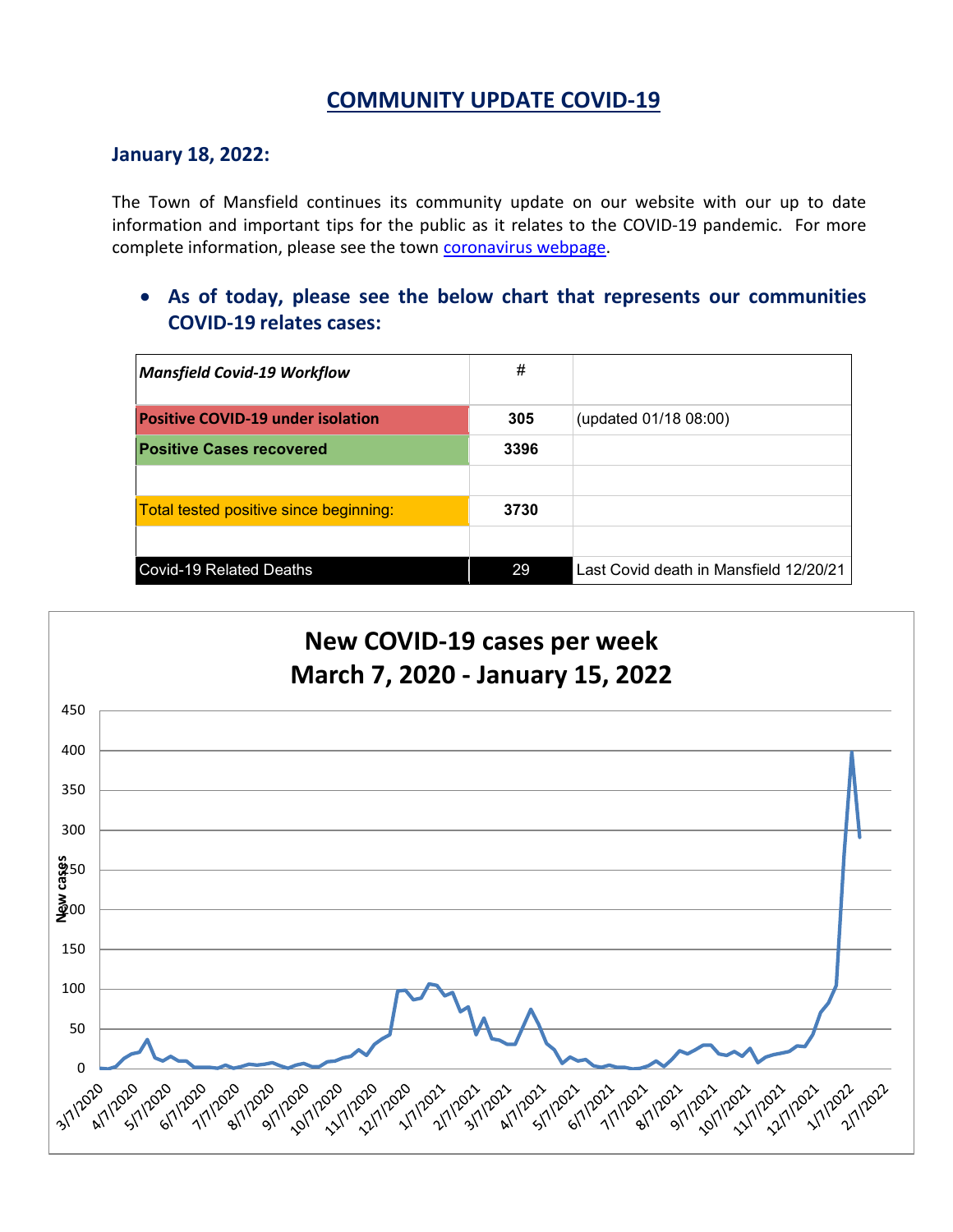

### Stay Up to Date with Your Vaccines

The Centers for Disease Control and Prevention (CDC) now recommends that Americans stay "up to date" with COVID-19 vaccines, rather than be "fully vaccinated." For most people, completing a



primary series of a particular vaccine means they're deemed "fully vaccinated," but they're only deemed "up to date" if they then receive a booster shot.

[COVID-19 vaccines](https://www.cdc.gov/coronavirus/2019-ncov/vaccines/keythingstoknow.html) are effective at protecting you from getting sick. Based on what [we know](https://www.cdc.gov/coronavirus/2019-ncov/vaccines/keythingstoknow.html) about COVID-19 vaccines, and similar to what we know from other recommended vaccines, people who are up to date with their vaccines are well protected from serious illness or other health outcomes.

#### **Who Should Get a Booster Shot**

Ensure you are optimally protected against COVID19 by [getting vaccinated](https://www.cdc.gov/coronavirus/2019-ncov/vaccines/your-vaccination.html) and staying up to date with a [booster dose.](https://www.cdc.gov/coronavirus/2019-ncov/vaccines/booster-shot.html)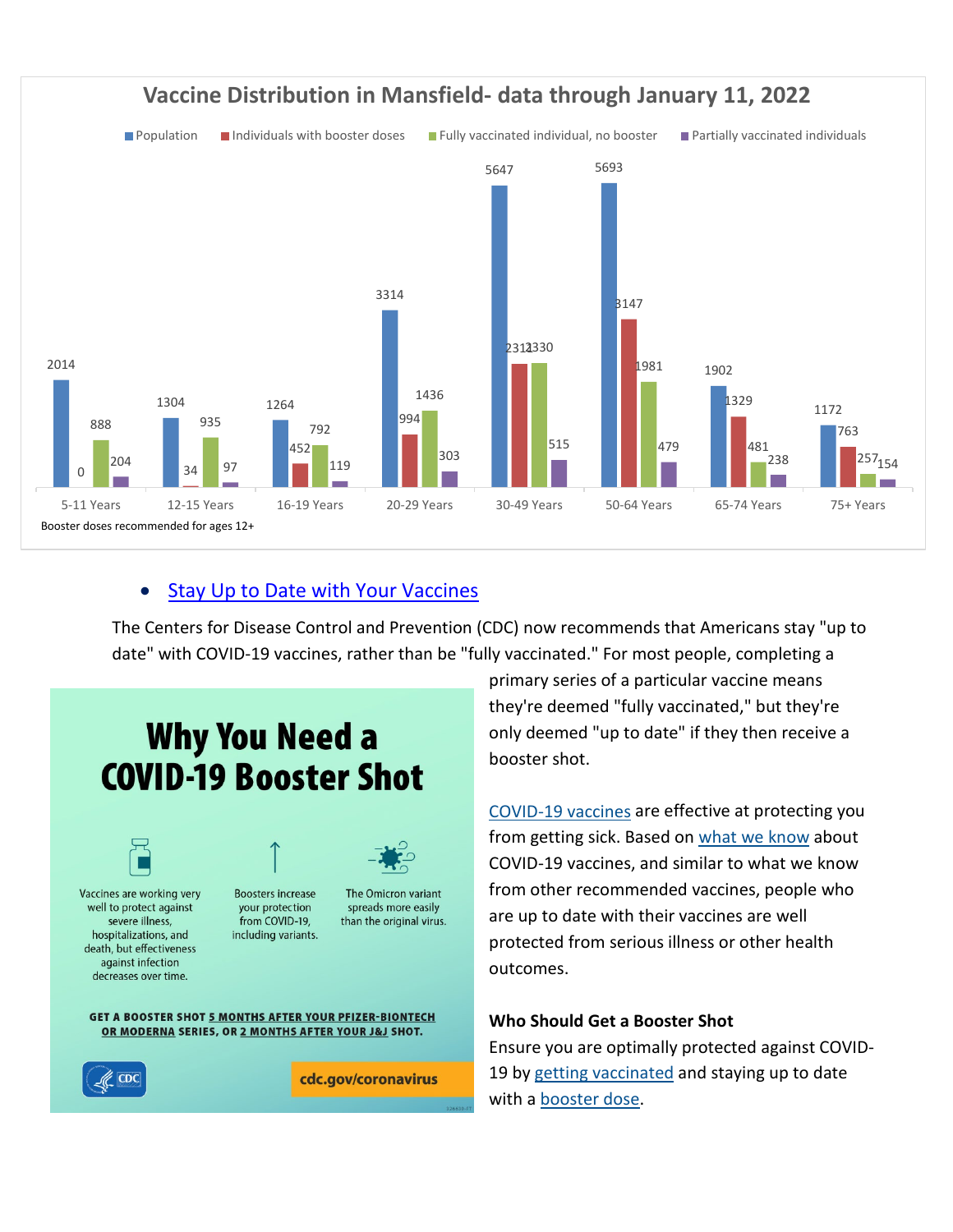#### **Important Links for Vaccination:**

- MA COVID-19 Vaccine Information: [www.mass.gov/info-details/massachusetts-covid-19](http://www.mass.gov/info-details/massachusetts-covid-19-vaccine-information) [vaccine-information](http://www.mass.gov/info-details/massachusetts-covid-19-vaccine-information)
- Find a Vaccine Location, including boosters: [www.vaxfinder.mass.gov](http://www.vaxfinder.mass.gov/)
- COVID-19 Vaccine frequently asked questions: [www.mass.gov/info-details/covid-19-vaccine](http://www.mass.gov/info-details/covid-19-vaccine-frequently-asked-questions)[frequently-asked-questions](http://www.mass.gov/info-details/covid-19-vaccine-frequently-asked-questions)
- COVID-19 vaccine booster shots, ages 12+: www.cdc.gov/coronavirus/2019 ncov/vaccines/booster-shot.html
- COVID-19 booster frequently asked questions: [www.mass.gov/info-details/covid-19-booster](http://www.mass.gov/info-details/covid-19-booster-frequently-asked-questions)[frequently-asked-questions](http://www.mass.gov/info-details/covid-19-booster-frequently-asked-questions)
- Generate a COVID-19 digital vaccine card: [www.MyVaxRecords.Mass.Gov](http://www.myvaxrecords.mass.gov/)
- Request a copy of your vaccine record: [www.mass.gov/info-details/requesting-a-copy-of](http://www.mass.gov/info-details/requesting-a-copy-of-your-covid-19-vaccination-record)[your-covid-19-vaccination-record](http://www.mass.gov/info-details/requesting-a-copy-of-your-covid-19-vaccination-record)

## • Mask [Mandate for all public spaces within Mansfield](https://www.cdc.gov/coronavirus/2019-ncov/prevent-getting-sick/about-face-coverings.html)



Due to the rapid rise in cases in the Town of Mansfield, the Mansfield Board of Health has enacted an emergency order requiring masks for all individuals aged two years and above in all indoor public spaces, places of worship, or private spaces open to the public except where an individual is unable to wear a face covering due to a medical condition or disability. This mandate will be in place until February 28, 2022. Additional information can be found on the [Coronavirus](https://www.mansfieldma.com/536/Coronavirus-Information) webpage: Coronavirus [Information | Mansfield, MA \(mansfieldma.com\)](https://www.mansfieldma.com/536/Coronavirus-Information)

Masks + vaccines + boosters = best protection against Omicron.

When you wear a mask, you help protect yourself & others from COVID-19. Choose a mask with the best fit, protection, and comfort for you. Learn more about the different types of masks you can use to protect yourself and those around you: [https://bit.ly/3aPXQ1v.](https://bit.ly/3aPXQ1v)

# Wear a mask with the best fit, protection, and comfort for you.

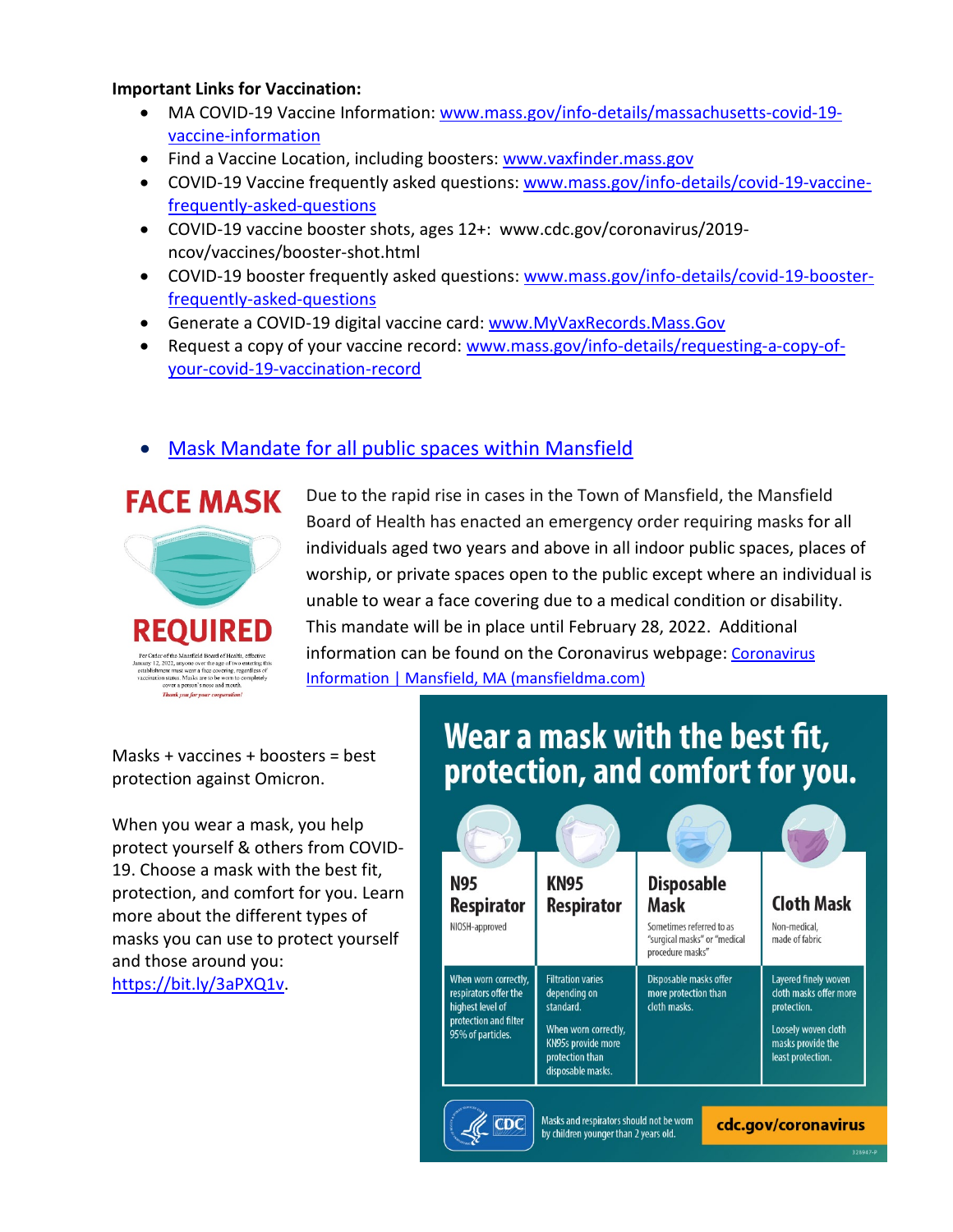• [Public Health Advisory regarding COVID-19 Testing](https://www.mass.gov/advisory/public-health-advisory-regarding-covid-19-testing)

The Massachusetts Department of Public Health advises all residents to seek COVID-19 tests when exhibiting [COVID symptoms,](https://www.mass.gov/info-details/about-covid-19#symptoms-) or five days following a known close contact with someone diagnosed with COVID pursuant to MA DPH quarantine and isolation protocols, updated in accordance with the new CDC guidance.

#### **Important Links for Testing:**

- CDC's online COVID-19 Viral Testing Tool: [https://bit.ly/covid-testing-tool](https://bit.ly/covid-testing-tool?fbclid=IwAR2ddn7qeVY_b_v0O-rkK3en8x-EPMGTVlQDDSNZxwhZrjtH_hTNHEzYKP8)
- MA DPH COVID-19 Testing information:<https://www.mass.gov/covid-19-testing>
- Find a COVID-19 Test:<https://www.mass.gov/info-details/find-a-covid-19-test>
- Using a COVID-19 Self-Test:<https://www.mass.gov/info-details/using-a-covid-19-self-test>
- CDC COVID-19 Testing:<https://www.cdc.gov/coronavirus/2019-ncov/testing/index.html>

**The Town of Mansfield does not have any public testing or self-test kits available at this time. Please check the [Mansfield Health Department Coronavirus Information webpage](https://www.mansfieldma.com/536/Coronavirus-Information) for updates.** 

• [Bristol county identified as an area of high](https://covid.cdc.gov/covid-data-tracker/#county-view) transmission

Bristol county has been identified by the CDC as an area of high transmission for COVID-19. The CDC recommends all people, no matter their vaccination status, wear masks indoors and in crowded outdoor settings in areas of substantial or high transmission. More information can be found [here.](https://www.cdc.gov/coronavirus/2019-ncov/prevent-getting-sick/diy-cloth-face-coverings.html)

| County       | <b>COVID transmission</b> |
|--------------|---------------------------|
|              | level                     |
| Barnstable   | High                      |
| Berkshire    | High                      |
| Bristol      | High                      |
| <b>Dukes</b> | High                      |
| Essex        | High                      |
| Franklin     | High                      |
| Hampden      | High                      |
| Hampshire    | High                      |
| Middlesex    | High                      |
| Nantucket    | High                      |
| Norfolk      | High                      |
| Plymouth     | High                      |
| Suffolk      | High                      |
| Worcester    | High                      |

## **Bristol County, Massachusetts** State Health Department [4]

7-day Metrics | 7-day Percent Change

| <b>Community Transmission</b>                                                                                                                                                                                               | $\blacksquare$ High |  |
|-----------------------------------------------------------------------------------------------------------------------------------------------------------------------------------------------------------------------------|---------------------|--|
| Everyone in <b>Bristol County, Massachusetts</b> should wear a mask<br>in public, indoor settings. Mask requirements might vary from<br>place to place. Make sure you follow local laws, rules, regulations<br>or guidance. |                     |  |
| How is community transmission calculated?                                                                                                                                                                                   |                     |  |
|                                                                                                                                                                                                                             | January 18, 2022    |  |
| Cases                                                                                                                                                                                                                       | 11,826              |  |
| Case Rate per 100k                                                                                                                                                                                                          | 2,092.29            |  |
| % Positivity                                                                                                                                                                                                                | 26.45%              |  |
| Deaths                                                                                                                                                                                                                      | 45                  |  |
| % of population $\geq 5$ years of age fully<br>vaccinated                                                                                                                                                                   | 65.8%               |  |
| New Hospital Admissions                                                                                                                                                                                                     | 264                 |  |

Data from [CDC COVID Data Tracker](https://covid.cdc.gov/covid-data-tracker/#county-view|Massachusetts|25005|Risk|community_transmission_level)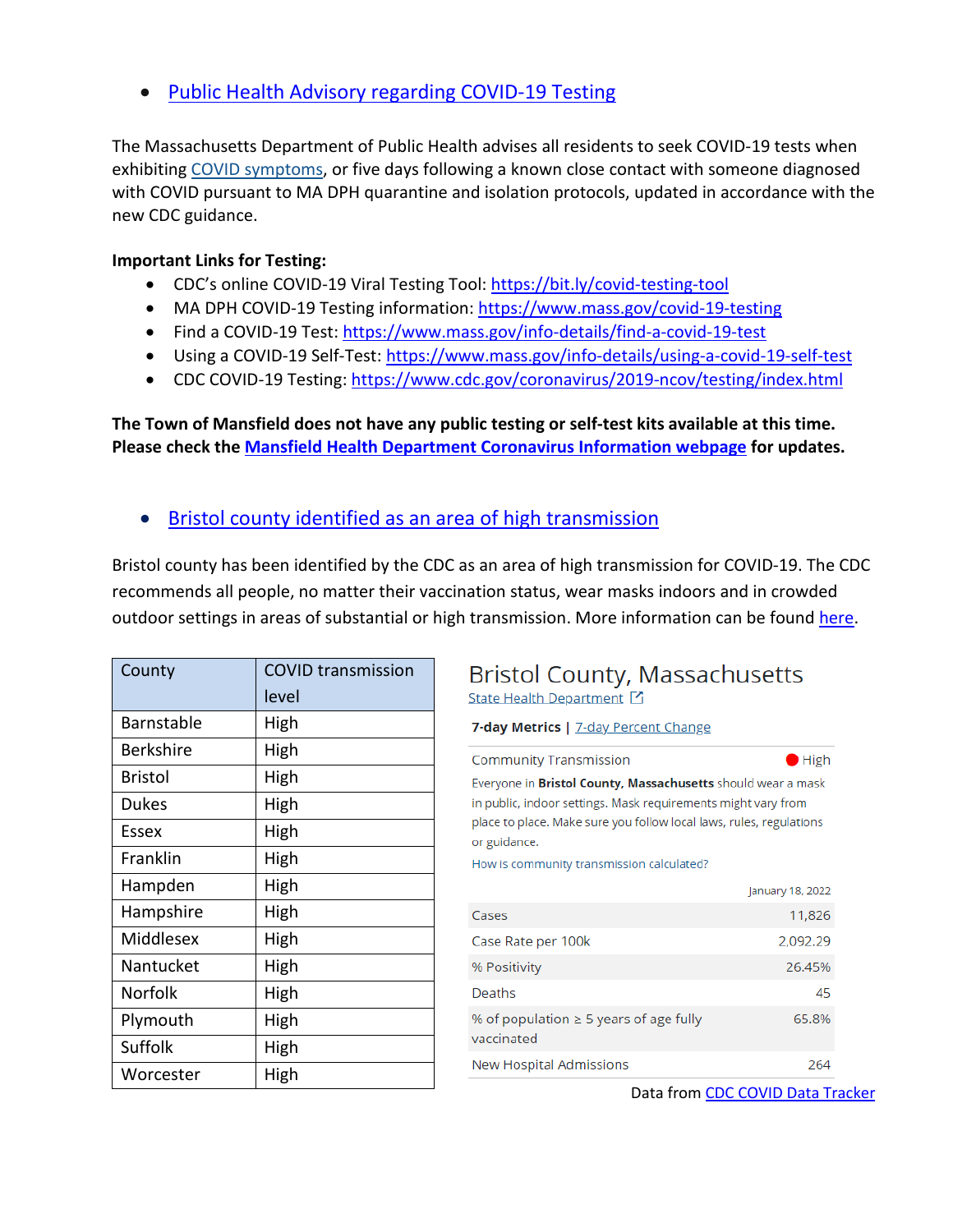## • [Isolation and Quarantine Guidance for the General Public](https://www.mass.gov/info-details/isolation-and-quarantine-guidance-for-the-general-public)

| If you test positive for COVID-19 (isolate)                                                                                                                                                                                                    |                                                                                                                                                                                                                                                                                     |
|------------------------------------------------------------------------------------------------------------------------------------------------------------------------------------------------------------------------------------------------|-------------------------------------------------------------------------------------------------------------------------------------------------------------------------------------------------------------------------------------------------------------------------------------|
| Everyone, regardless of vaccination status:                                                                                                                                                                                                    | Stay home for 5 days.<br>If you have no symptoms or your symptoms<br>$\bullet$<br>are resolving after 5 days, you can leave<br>your house.<br>Continue to wear a mask around others for<br>5 additional days.                                                                       |
|                                                                                                                                                                                                                                                | If you have a fever, continue to stay home until<br>your fever resolves                                                                                                                                                                                                             |
| If you were exposed to someone with COVID-19 (quarantine)                                                                                                                                                                                      |                                                                                                                                                                                                                                                                                     |
| If you:<br>Have been boosted<br><b>OR</b><br>Completed the primary series of Pfizer or<br>Moderna vaccine within the last 6 months<br><b>OR</b><br>Completed the primary series of J&J vaccine<br>within the last 2 months                     | Wear a mask around others for 10 days.<br>$\bullet$<br>Test on day 5, if possible.<br>If you develop symptoms get a test and stay<br>home.                                                                                                                                          |
| If you:<br>Completed the primary series of Pfizer or<br>Moderna vaccine over 6 months ago and are<br>not boosted<br><b>OR</b><br>Completed the primary series of J&J over 2<br>months ago and are not boosted<br><b>OR</b><br>Are unvaccinated | Stay home for 5 days. After that continue to<br>$\bullet$<br>wear a mask around others for 5 additional<br>days.<br>If you can't quarantine you must wear a<br>$\bullet$<br>mask for 10 days.<br>Test on day 5, if possible.<br>If you develop symptoms get a test and stay<br>home |

Addition information about isolation and quarantine can be found at Covid Information | Mansfield, [MA \(mansfieldma.com\)](https://www.mansfieldma.com/601/Covid-Information)

## • [Mansfield Public School COVID information and dashboard](https://sites.google.com/mansfieldschools.com/covid-19/home)

For information about the schools and COVID, please see their School Health and COVID Information webpage: [https://sites.google.com/mansfieldschools.com/covid-19/home](https://sites.google.com/mansfieldschools.com/covid-19/home?fbclid=IwAR0iOibHdYbSAS4vahT7jRMaAEotiNjuySDUya0cF2mhkiXEC0YKi_yklXU)

For more information about how to keep kids safe in school: [School Settings | COVID-19 | CDC](https://www.cdc.gov/coronavirus/2019-ncov/community/schools-childcare/index.html)